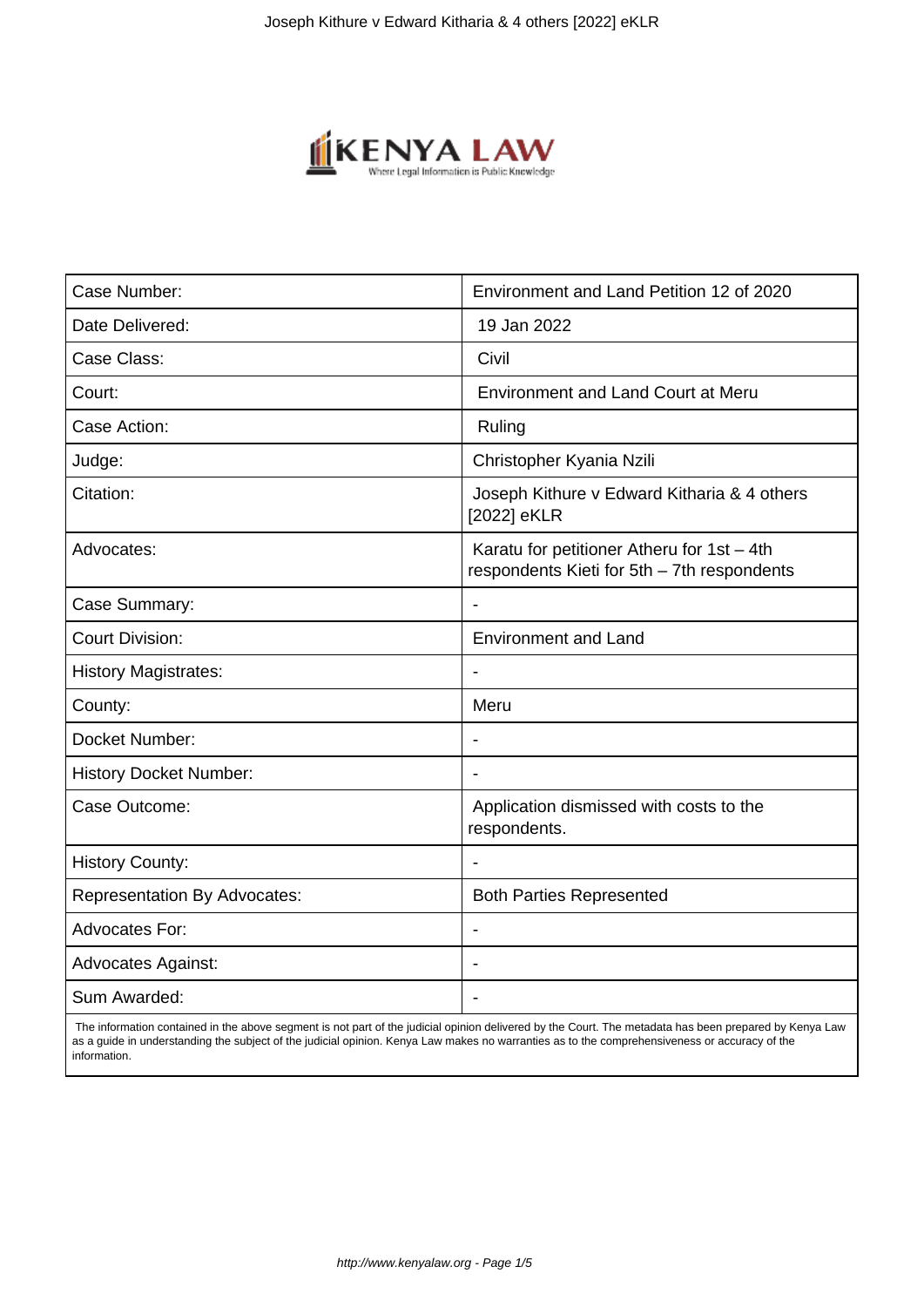Joseph Kithure v Edward Kitharia & 4 others [2022] eKLR

# **REPUBLIC OF KENYA**

## **IN THE ENVIRONMENT AND LAND COURT AT MERU**

## **ELC PETITION NO. 12 OF 2020**

# **IN THE MATTER OF ALLEGED CONTRAVENTION OF FUNDAMENTAL RIGHTS AND FREEDOMS UNDER ARTICLE 40 OF THE CONSTITUTION OF KENYA**

**AND**

## **IN THE MATTER OF ARTICLE 22, 23 AND 165 OF THE CONSTITUTION OF KENYA**

**AND**

## **IN THE MATTER OF ARTICLE 27 AND 28 OF THE LAND ADJUDICATION ACT**

**AND**

#### **THE MATTER OF THE LAND REGISTRATION ACT**

#### **BETWEEN**

| <b>AND</b>                   |  |
|------------------------------|--|
|                              |  |
|                              |  |
|                              |  |
|                              |  |
| <b>LAND ADJUDICATION AND</b> |  |
|                              |  |

## **RULING**

1. The notice of motion dated 15.9.2020 seeks a temporary order of injunction barring and restraining the respondent from developing, trespassing, surveying or in any other way interfering with **Parcels No's Tigania/Antuamburi/8145, 4357, 4162 and 4367** pending hearing and determination of this petition. The application is supported by an affidavit by Joseph Kithure sworn on the even date.

2. The grounds upon which the application is brought are that, the petitioner is the original owner and occupier of the parcel of land **L.R Tigania/Antuamburi/5449**, whereof a portion was curved out by the 1<sup>st</sup> respondent in collusion with the 5<sup>th</sup> respondent leading to objection **No's 1023, 1924, 1925 and 2254** which were determined on 11.6.2010.

3. The petitioner states no appeal was lodged against the ruling. However the  $1<sup>st</sup>$  and  $2<sup>nd</sup>$  respondents colluded with the  $5<sup>th</sup>$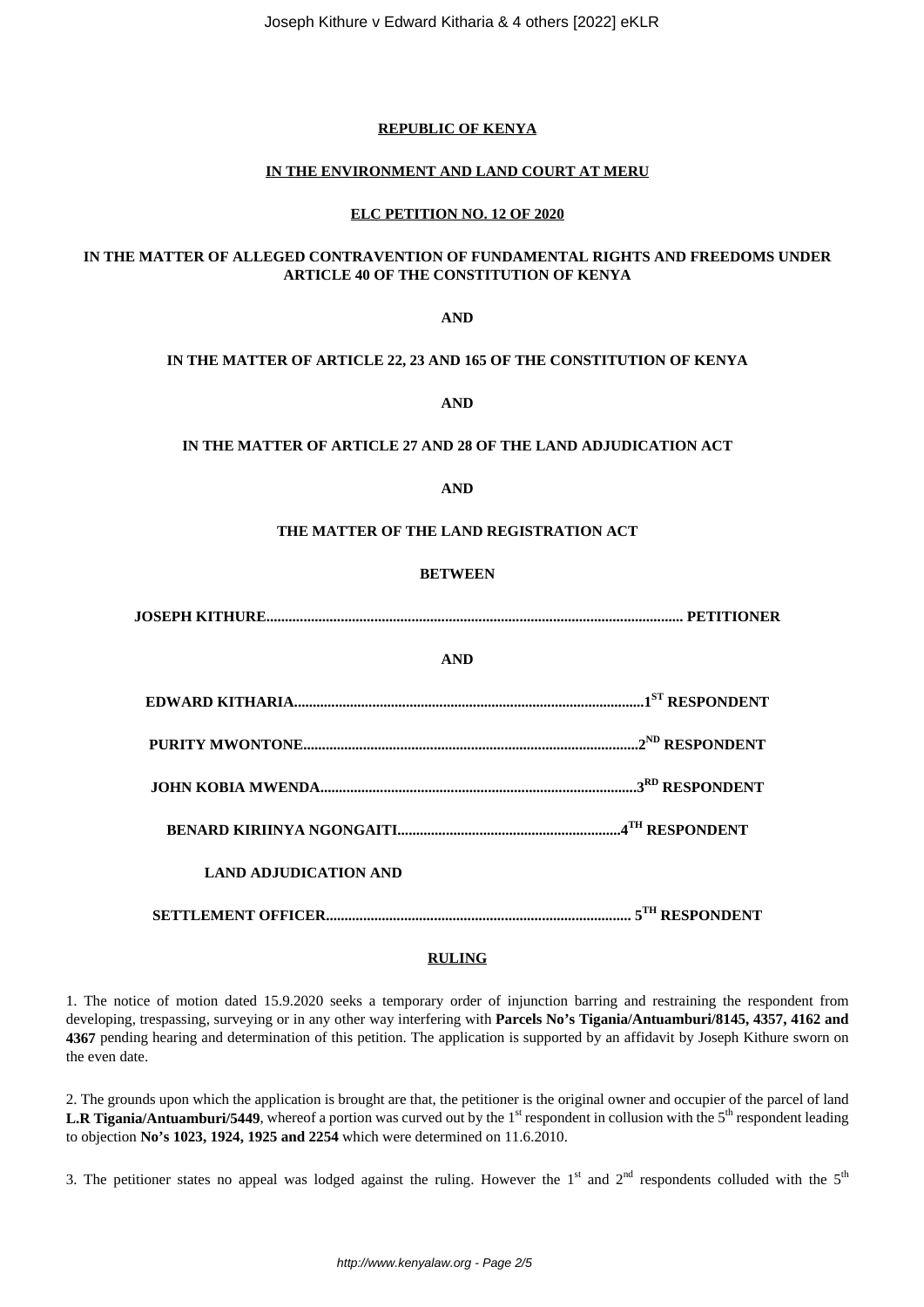respondent to make illegal changes on the survey maps include **Parcels No's 8145, 4357, 4162 and 4367**. The sketch map attached to the supporting affidavit.

4. It is stated the land adjudication officer has not implemented the decision of 11.6.2010. In the process, however, the  $1<sup>st</sup>$ respondent sold **Parcel No. 4357** to the 2<sup>nd</sup> respondent whereas the 3<sup>rd</sup> respondent has sold **Parcel No. 8145** to the 4<sup>th</sup> respondent. He has attached copies of green cards showing those developments.

5. The petitioner states the  $1<sup>st</sup> - 4<sup>th</sup>$  respondents are yet to step into their portions on the ground but are scouting for potential buyers which would gravely prejudice him and his children who he has already subdivided the land to.

6. Further the petitioner says he is fearful the respondents are likely to take away his land without the alleged subdivision do not exist anywhere in the land register.

7. The petitioner brought his claim dated 15.9.2020 based on fraudulent subdivision of his original land **Parcel No. 5449** into the named subdivisions **No's 8145, 4357, 4162 and 4367**. He seeks for their cancellation and or the rectification of the survey map to reflect the decision of the land adjudication officer and a mandatory injunction against the respondents from trespassing or interfering with his quiet possession.

8. The 1<sup>st</sup> respondent opposes both the motion and the petition through a replying affidavit sworn on 11.6.2021. He states the land was governed by the **Land Consolidation Act Cap 283,** he bought two parcels of land in 1992 from one Joachim and Silas Muriuki which were amalgamated to form **Parcel No. 4357 Tigania/Antuamburi** which borders the petitioner's No. 5823 and has been in occupation throughout.

9. Further, the 1<sup>st</sup> respondent states he subdivided his parcel in 1992 to two portions namely 8145 and 4357. He sold the latter to Gervasio M'Imuti and 8145 to Africa Evangelical Presbyterian church, who exchanged it with the 3<sup>rd</sup> respondent's 4367 and in which the  $3<sup>rd</sup>$  respondent sold No. 4387 to the 4<sup>th</sup> respondent with no objection from anybody especially the petitioner who was then serving as a land adjudication committee member between 2002 to 2017.

10. Additionally, the  $1<sup>st</sup>$  respondent title deeds have already been issued and is unaware of the alleged objection proceedings which he believes are a forgery. Further the 1<sup>st</sup> respondent avers **Parcel No's 4357 and 8145** are clearly indicated in the maps, with title deeds and that it is the petitioner, though owing a big chunk of land as **Parcel No. 5623**, who has been trying to import 0.02 acres and displace **Tigania/Antuamburi/4357 and 8145.** He has never occupied or owned the aforesaid parcels and which have never formed part of **Parcel No. 5449** as alleged or at all.

11. In sum, the  $1<sup>st</sup>$  respondent alleges the adjudication process was completed eliciting no objection at the committee, arbitration appeal stages or appeal to the Minister hence paving way for the issuance of title deed.

12. With leave of court parties agreed to dispose the application through written submissions dated 22.10.2021 and 5.11.2021 respectively.

13. The petitioner submits he has established a prima facie case with a probability of success that he stands to suffer irreparable loss and damage which cannot be compensated by way of damages and that the balance of convenience tilts in favour of granting the temporary orders of injunction.

14. He relies on *Mrao ltd –vs- First American Bank of Kenya Ltd [2002] eKLR, Solomon Too & Another –vs- Zipporah Jebichi Soloney & Another [2018] eKLR, Robert Mugo Wa Karanja –vs- Eco Bank (K) Ltd & Another [2019] eKLR, Thomas Mungiria –vs- Joseph Mutuma & 4 Others [2013] eKLR. Amir Suleiman –vs- Amboseli Resort Ltd [2004] eKLR, Cecilia Karuru Ngayu –vs- Barclays Bank of Kenya & Another [2016] eKLR.*

15. On their part the  $1<sup>st</sup> - 3<sup>rd</sup>$  respondents submit the petitioner has failed to establish any prima facie case given the contents of replying affidavit dated 11.6.2021 establishing the history of the acquisition of their parcels and subsequent issuance of title deeds without any opposition by the petitioner.

16. Secondly, it is submitted the petitioner has not demonstrate any irreparable damage and rely on *Pius Kipchirchir Kogo –vs-*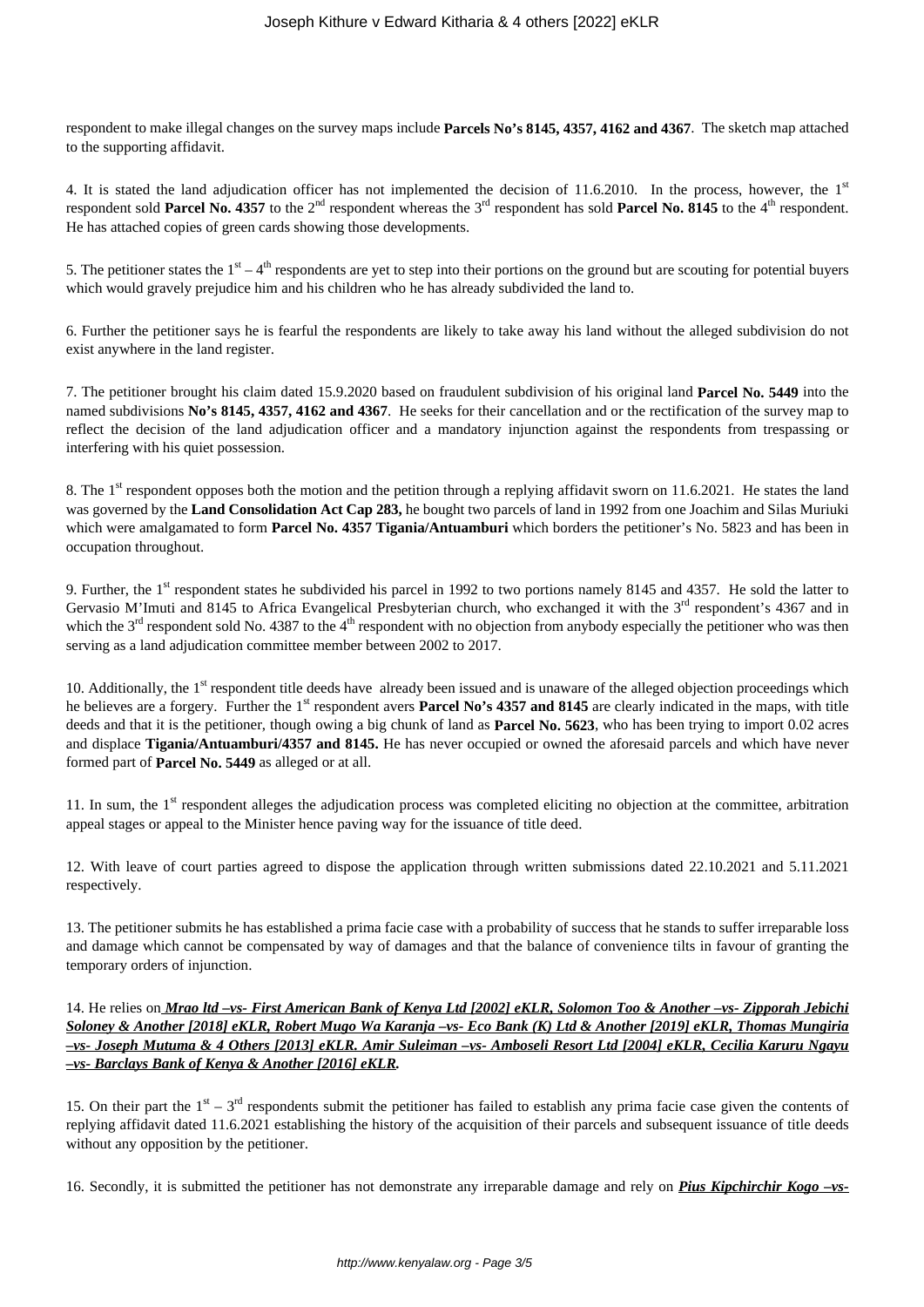# *Frank Kimeli Tenai [2018] eKLR and Kenleb Cons. Ltd. –vs- New Gatitu Service Station Ltd & Another [1990] eKLR.*

17. On the issue of a prima facie case, the petitioner has the duty to establish if he has a right which has been legitimately interfered with by the respondents so as to call upon the latter to answer to the claim. (**See** *Mrao Ltd Supra).*

18. The petitioner claim is that he was the original actual and registered owner of **Parcel No. 5449** where he lives and which he subdivided into five portions namely **5449, 13533, 13534, 13535 and 13536.** He claims and which he says he established 0.20 acres had been illegally taken out through collusion by the respondents.

19. The petitioner has not attached any supporting documents in terms of title deeds, copies of search, adjudication record and or consents to demonstrate he has any proprietary rights as alleged or at all.

20. Secondly, the applicant states his original **No. 5449** is less 0.20 acres. There is no report or copy of the said title deed or an adjudication register extract attached so as to enable this court make a preliminary finding that indeed the applicant's land was interfered with by the respondents contrary to the law.

21. Regarding the issue of irreparable loss and damage which cannot be compensated by way of damages, the  $1<sup>st</sup> - 4<sup>th</sup>$  respondents have provided copies of title deeds to their parcels of land which under **Section 25** of the **Land Registration Act** is prima facie evidence of ownership except on account of illegality, collusion and or fraud.

22. Whereas the petitioner is alleging fraud and collusion the court will have to hear the petition on merits and determine the issues one way or the other.

23. Third the applicant's own demand letter dated 23.9.2020 clearly indicated the issue was regarding the re-establishment of boundaries between the disputed parcels of land which jurisdiction is bestowed upon the County Surveyor and not this court under **Sections 18 and 19** of the **Land Registration Act** as read together with the **Survey Act Cap 299 laws of Kenya**.

24. In *Azzuri Ltd –vs- Pinks properties Ltd [2018] eKLR* the Court of Appeal held boundary disputes pertaining to land falling within general boundary areas must be referred to the Land Registrar for resolution. In *George Kamau Macharia –vs- Dexka Ltd [2019] eKLR* the court held even if it was to hear and determine the case, it still needed the input of the Land Registrar who has the technical expertise and resources of the district surveyor to determine and ascertain the boundaries.

25. The law has given the survey department the power and mandate to deal with general boundaries. The letter dated 3.9.2020 to the area chief and the parties herein can only be seen in that light. The petitioner received the letter. Instead of submitting to the jurisdiction of the County Surveyor under **Sections 18 and 29** of the **Land Registration Act** he petitioner jumped the gun and filed the petition.

26. In *Willis Ochola –vs- Mary Ndege [2016] eKLR*, it was held the court has a duty to remind a party who has moved in the wrong way that he has prematurely come to court. Similarly, in *Estate of Sonrisa Ltd & Another -vs- Samuel Kamau Macharia & 2 Others [2020] eKLR* the Court of Appeal held the Registrar has wide investigative power under **Sections 14 (1), 16 – 19** of the **Land Registration Act** after which report, any aggrieved party can move to court under **Sections 79 (2) A, 80, 86 and 91 (a)** of the **Land Registration Act**. **See** *Reuben Kioko Mutyaene –vs- Hellen Kiunga Miriti & 4 Others; Ntalala Eric Mutura & Another (Interested Parties) [2021] eKLR*.

27. In the premises, I find the application dated 15.9.2020 lacking merits. The same is dismissed with costs to the respondents.

28. Regarding the main petition, the same is hereby stayed for a period of six months. The parties are directed to submit themselves before the Land Registrar and the Land Surveyor as per summons issued on 3.9.2020 and a report shall be filed before court for further orders.

29. Status quo as at the delivery of this ruling to be maintained.

Orders accordingly.